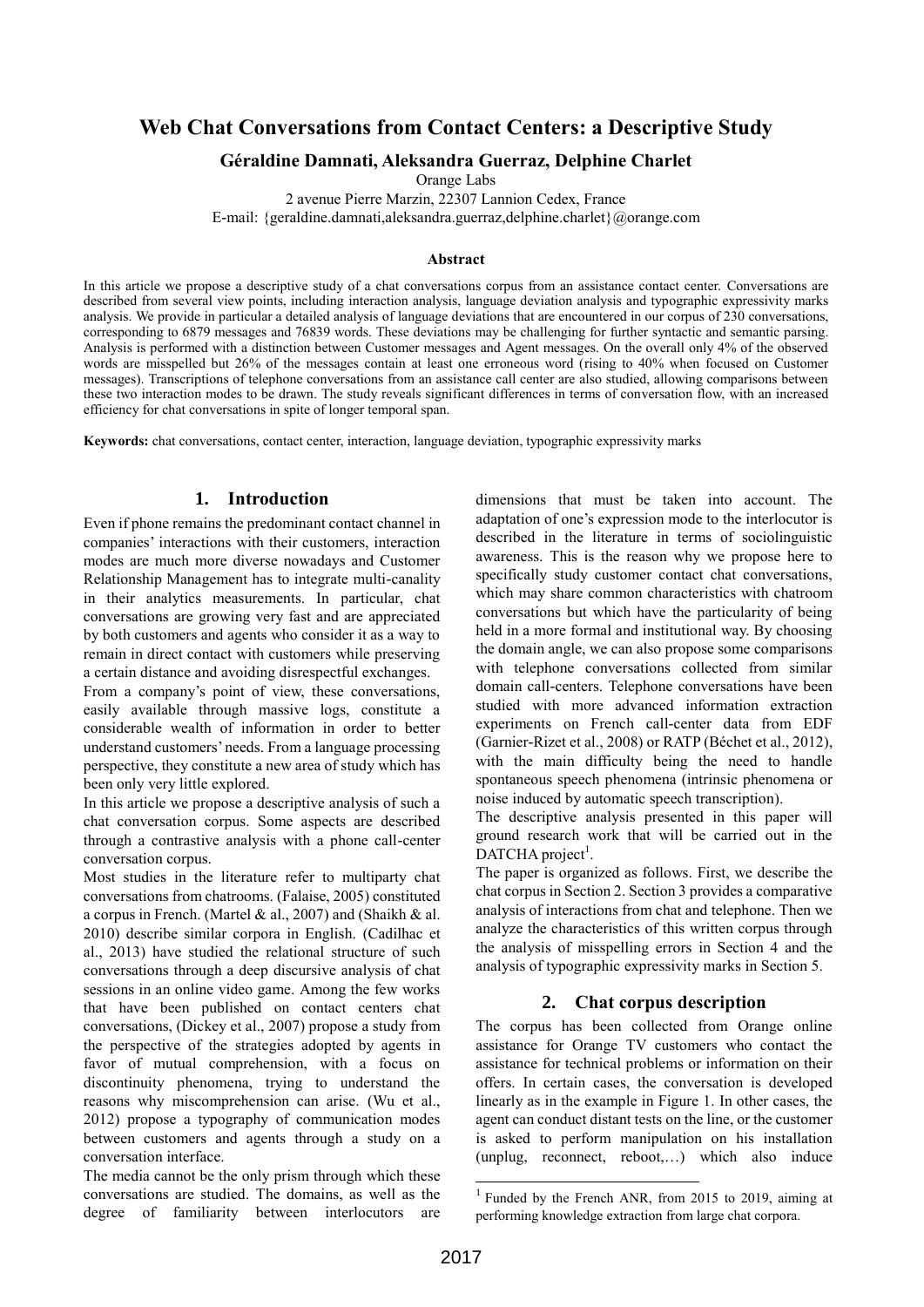latencies in the conversation. In all cases, the corpus has the following form where timestamps are given at the beginning of each message, corresponding to the moment when the agent or the customer presses the enter key, and thus to the moment when their message becomes visible on the other participant's screen.

[12:04:20] Vous êtes en relation avec \_AGENT\_. [12:04:29] \_AGENT\_: Bonjour, je suis \_AGENT\_, que puis-je pour vous ?<br>[12:05:05] \_CUST\_: mes enfant ont perdu la carte dans le<br>[12:05:05] \_CUST\_: mes enfant ont perdu la faire? [12:05:05] \_CUST\_: mes enfant ont perdu la carte dans le<br>modem et je nai plus de tele comment dois je faire?<br>[12:05:27] \_AGENT\_: Pouvez vous me confirmer votre numéro<br>ligne fixe afin que je sois sûr d'avoir le bon dossier? [12:10:36] \_AGENT\_: Vous ne pouvez pas récupérer une carte<br>depuis une boutique Orange puisque vous n'avez pas une.<br>[12:11:02] \_AGENT\_: Car dans une boutique Orange, ils<br>peuvent seulement faire un échange.<br>[12:11:33] \_CUST\_ pour la carte [12:14:06] \_AGENT\_: Vous la recevrez selon les délais postaux à l'adresse figurant sur votre dossier (entre 3 et 5 jours). postaak allesse rigurant sur volle dossier (entre 3<br>et 5 jours).<br>[12:14:25] \_CUST\_: ok tres bien en vous remerciant a bientot<br>[12:15:20] 、.......<br>[12:15:20] \_AGENT\_: Je vous en prie.<br>[12:15:29] \_AGENT\_: Avant de nous [12:15:29] \_AGENT\_: Avant de nous quitter avez-vous<br>d'autres questions ?<br>[12:17:23] \_CUST\_: non merci

FIGURE 1: EXTRACT FROM A CHAT CONVERSATION

Data have been anonymized: the names of customers and agents have been replaced by a single symbol (\_CUST\_ and AGENT<sub></sub> respectively) as well as the phone numbers, contract references, addresses and email addresses. Hence, the lexical analysis excludes any personal data.

### **3. Interaction analysis**

In this section we propose to analyze the temporal course of conversations and to present the results in a contrastive way, by comparing a chat corpus and a call center phone corpus in the same domain. Telephone conversations have been collected from a technical assistance call center on a similar perimeter, with similar properties (linear conversations or latencies due to manipulations from both sides). If chat data are available in large quantity, as they are directly saved in the system's logs, it is not the case for telephone data that have to be processed by a long and costly manual annotation process.

Due to the limitation in terms of available phone data, we have chosen to select an equivalent number of words in both corpora.

The chat corpus contains 230 conversations for a total amount of 6879 messages and 76839 words and the telephone corpus is composed of 56 conversations for a total of 6870 breath groups and 76463 words.

Manual transcription has been performed with Transcriber (Barras et al., 2001) which allows temporal information to be inserted. Synchronization points have been inserted when perceptible pauses were made by speakers, allowing breath groups to be extracted. For the sake of comparison, we consider that a *message* in chats corresponds to a *breath group* on the phone. Several consecutive messages by the same writer constitute a *keyboard turn* while consecutive breath groups constitute a *speech turn*. The main difference is that in chats, the writer himself decides to segment in messages (by voluntarily pressing the Enter key) while for phone conversations, it is the transcriptor who places the segmentation marks. With all these reservations, we will keep this similarity between messages and breath groups (BG) in the rest of the paper.

In Table 1, we propose an analysis of interactions along their duration, their lengths in turns and messages/BG. Messages/GS are divided into two categories:

 Beginning of turn (B): the preceding message/BG comes from another writer/speaker.

 Inside a turn (I): the preceding message/GS comes from the same writer/speaker

Several observations can be drawn:

- Chat conversations are twice as long in duration as phone conversations. For phone conversations, the speech ratio over the total duration is 64.5%, however it is not possible to establish an equivalent ratio for chat as the "inactivity" time is not directly logged. Besides, chat conversation present a larger diversity with a standard deviation of 901s on duration against 306s for phone conversations.
- Phone conversations are 4 times as long in terms of turns (83.3 speech turns against 21.2 keyboard turns).
- The number of messages per turn is sensibly the same in both conditions, with the same difference between CUST and AGENT: in both cases, the number of messages per turn is more important for agents than for customers.

|                         |       | <b>Chat (230 conversations)</b> |             |              | <b>Telephone (56 conversations)</b> |             |              |
|-------------------------|-------|---------------------------------|-------------|--------------|-------------------------------------|-------------|--------------|
|                         |       | Total                           | <b>CUST</b> | <b>AGENT</b> | <b>Total</b>                        | <b>CUST</b> | <b>AGENT</b> |
| Av. duration (sec)      |       | 1185.7                          | 549.3       | 636.4        | 594.5                               | 162.0       | 221.8        |
| #turns by conversations |       | 21.2                            | 10.3        | 10.9         | 83.3                                | 41.5        | 41.8         |
| #messages by turn       |       | 1.41                            | . 27        | 1.54         | 1.47                                | 1.33        | 1.62         |
| #words per              | 'all  | 11.2                            | 8.6         | 13.2         | 11 1                                | 10.0        | 12.1         |
| message                 | $B -$ | 11.1                            | 8.7         | 13.3         | 9.6                                 | 8.4         | 10.8         |
|                         |       | 11.4                            |             | 13.0         | 14.3                                | 14.9        | 14.          |

TABLE 1: INTERACTION ANALYSIS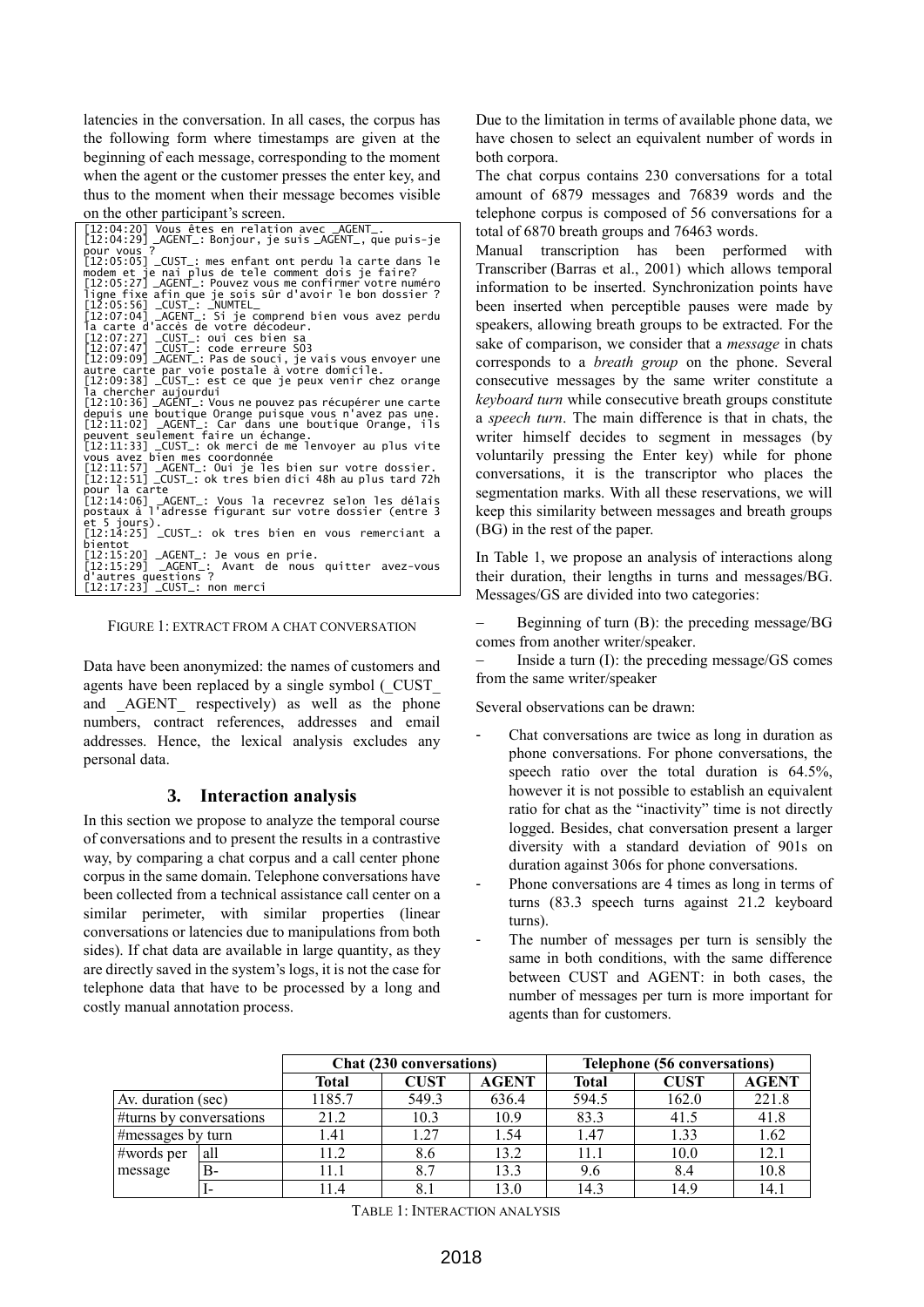- If the number of words per message is globally comparable between chat and phone, we can observe however a difference between CUST and AGENT. In chats, this number is significantly higher for AGENT than for CUST. This difference is reduced on the phone. This can be explained by the fact that agents have access to sentence libraries that they can automatically include in the dialogue. This is particularly the case when they have to provide long and detailed instructions to solve a problem.
- In chats, we observe no difference between the number of words by B- messages and the number of words by I- messages. However, I- messages are significantly longer in the phone corpus.

If the first two observations can seem paradoxical, it can be explained in several ways. First we can argue that it is faster to speak than to write, especially for customers which are not necessarily familiar with a keyboard. Then, we must take into account the fact that chat conversation is not an exclusive activity, while it is more difficult to follow a side activity during a phone conversation. Chat conversations can be conducted simultaneously with another activity (AGENT can have two conversations in parallel and CUST can have another activity) and it is tolerated to wait for a laps of time before receiving or sending a message. Regarding the last observation, we can formulate the hypothesis that a speaker doesn't provide too much information at the beginning of a turn and develop its speech progressively while the information remanence on the screen can lead the writer to directly type a complete and detailed message, even if it means that the other participant will read it several times to understand everything.

#### **4. Analysis of language deviation**

For this study a corpus of 276 chat conversations has been manually corrected by a single annotator. It contains 8455 messages and 94244 words. The annotator was advised to correct misspelled words but it was not allowed to *modify* the intent of a message (adding a missing word or suppressing an irrelevant word). In order to compare the original chat conversations with the corrected ones, punctuation, apostrophe and case have been normalized. The manually corrected messages have then been aligned with the original messages thanks to an automatic alignment tools using the classical Levenshtein distance, with all types of errors having the same weight. A post-processing step was added after applying the alignment tool, in order to detect agglutinations or split.

An *agglutination* is detected when a deletion follows a substitution ([en->entrain] [train->]) becomes ([en train->entrain]). Conversely, a *split* is detected when an insertion follows a substitution ([télécommande ->télé] [->commande]) becomes ([télécommande ->télé commande]). Instead of being counted as two errors, agglutinations and splits are counted as one substitution.

We examine SER (Sentence Error Rate which corresponds here to a Message Error Rare) and WER (Word Error Rate); measures frequently used for machine translation and speech recognition system evaluation. The percentage of messages with at least one error is 26.3%. The SER is significatively higher for CUST (39.78%) than for AGENT (15.38%). This can be explained by the fact that agents have access to libraries of sentences and by the fact that they have professional skills. Futhermore, as can be seen from [Figure 2,](#page-2-0) a large proportion of correct messages contain only one word, for example (oui, merci).



<span id="page-2-0"></span>

The WER for all conversations is low (4.3%). Again, CUST messages present a higher WER (about 10%) than AGENT messages (only 1.6%). SER and WER have been calculated for each conversation; the repartition of SER and WER is shown in [Figure 3.](#page-2-1) In terms of orthographic correctness the difference between AGENT and CUST messages is significant. On the left side, we can see that almost three quarters of the conversations have an SER lower than 20% for AGENT where as less than a quarter of conversations have an SER lower than 20% for CUST. On the right side, we can observe that almost 50% of AGENT messages are entirely correct (from 0% to 1% WER), and only 8% of CUST messages have less than 1% misspelled words.

<span id="page-2-1"></span>

FIGURE 3: SER AND WER DISTRIBUTION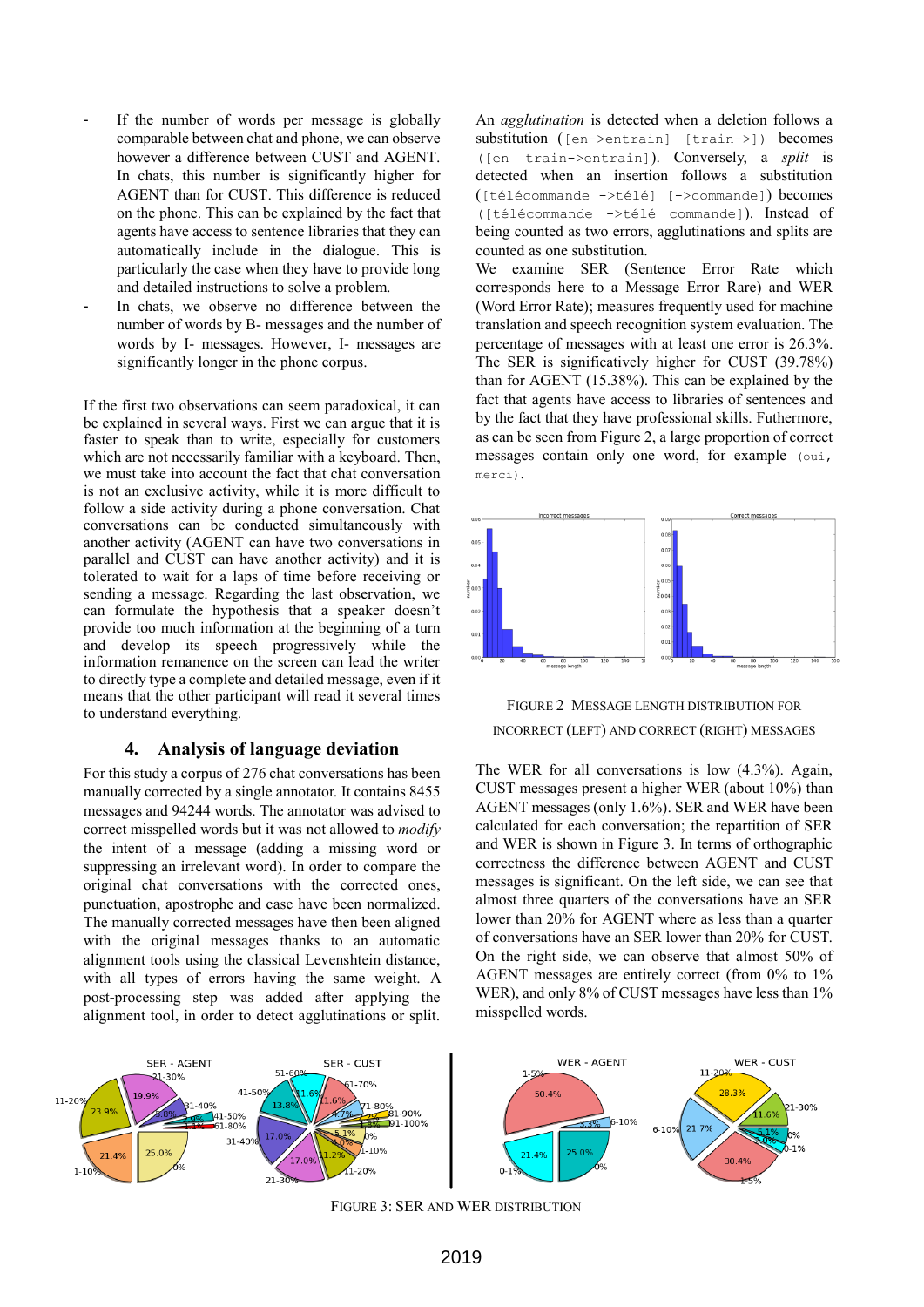We automatically identified substitution error types in both CUST and AGENT messages.

- Most frequent substitution errors  $(40\%)$  are *diacritics* errors that are accent differences between the written words and the corrected words  $(a \rightarrow a,$ très ->trés, énergie ->énérgie).
- 15% of errors are *inflection* errors (comprends ->comprend, question ->questions, ai  $\rightarrow$ ais) among which 2.91% of errors concern specific inflection errors that are very common in French (Véronis and Guimier de Neef, 2006) i.e. past participles replaced by infinitifs for verbs that end with "er" (essayé ->essayer, changé ->changer).These inflection errors are numerous in our corpus and may have a significant impact on syntactic parsing.
- 8.4% are errors due to deletion or "wrong" insertion of an *apostrophe* (qu' ->qu, est ->est).
- Agglutination errors constitue 8.2% (en train ->entrain).
- 2.6% of errors are words that were *split* (livebox ->live box, savoir ->sa voir).
- Finally, typographic errors represent 18% of substitution errors. The most frequent case is when one letter is deleted (7.2%), then one letter is substituted (5.4%) and the third most frequent is when one letter is added (3.9%). The remaining typographic errors involve more than one letter.

Texting abbreviations are rare in our corpus and are exclusively used by CUST. This may be explained by the formal dimension of the conversation.

# **5. Expressivity marks**

In this section we present a comprehensive analysis of expressivity marks related to typography: case changes, exclamation marks, suspension marks and smileys.

# **5.1 Case analysis**

In this corpus, agents write with lowercase. When CUST starts to write in uppercase, the agent asks him to switch to lowercase. In only 2 conversations out of 230 the customer exclusively writes in uppercase. In general, the use of uppercase is whether reserved for a certain category of words or for specific purposes. Words that are regularly written in uppercase are technical words (INIT, RESET, BOOT, PLUG,..) acronyms (USB, ADSL, HD, HDMI, TNT, WIFI…), error codes and OK, SVP (for please). Besides that, 77 messages from 33 different conversations contain a case change with a particular intention. 75 are produced by CUST and 2 are produced by AGENT.

The use of uppercase marks the insistence on a particular term:

non par PLUG, mais ils fontionnent TRES BIEN oui, RIEN n'a changé entre avant et aujourd'hui ! mon modele de decodeur est le samsoung shd 85 INTROUVABLE SUR VOTRE SITE il nécessaire de brancher le cable du décodeur TV a la live<br>box SI ON A LE WIFI?<br>C'est que le code ne permet de bloquer que certaines vidéos<br>et pas TOUTES LES VIDEOS

Some of these examples can be approximately translated as: *"yes NOTHING has changed between before and now!","The code enables to lock only some videos and not ALL THE VIDEOS"*

Some messages can be entirely in uppercase while the rest of the conversation is in lowercase.

| MAIS POURQOUI CLIQUER SUR PLUSIEURS DECODEUR ORANGE ALORS<br>QUE J'EN AI QUE 1 |  |  |  |                                                           |  |  |
|--------------------------------------------------------------------------------|--|--|--|-----------------------------------------------------------|--|--|
|                                                                                |  |  |  | IL EST EVIDENT OUE NOUS AVONS SUIVI A LA LETTRE VOS INFOS |  |  |
|                                                                                |  |  |  | Switching from lowercase to uppercase translates          |  |  |
| disappointment or customer misunderstanding.                                   |  |  |  |                                                           |  |  |

### **5.2 Punctuation marks**

#### **Exclamation marks**

61 messages from 36 different conversations contain at least one "!", among which 41 contain a single "!" while contain duplicated "!" (from 2 to 6 consecutive marks). Only one message was produced by an agent. Most of these messages have a negative polarity.  $(\alpha)$  oui j'ai compris faut attendre!!!!! jespere pas trop longtemps!!!!!» [*I've understood, I have to wait!!!! I hope not so long!!!!!*], « et pourquoi ? je n'ai rien demandé !» [*why? I didn't ask anything!*]) but some can have a positive polarity when associated to positive words (« oui merci! » [*yes thank you!*], « Ça fonctionne ! » [*it works!*]).

#### **Suspension points**

96 messages from 49 different conversations contain at least one sequence of "…". 68 are produced by the customer and 28 by the agent. 38 conversations contain at least one sequence of "…" from the customer.

For the agent, the use of "..." principally corresponds to an enumeration. For customers, suspension points can express a list continuation (usually in conjunction with *etc…*) but they are most of the time used as an expressivity mark (« oui car le mien est en train de rendre lame..... » *[yes, because mine is dying… ]*, « j etais en relation avec votre service et ....coupure » *[I was in relation with your service and* ....*shut down]*, « Je vais essayer de les joindre mais c'est vraiment pas facile de les avoir au tel...vous n'avez pas un autre contact? »*[I'm going to try to join them but it is really not easy to reach them by phone* ....*don't you have another contact?]*) which expresses weariness, disappointment or even exasperation.

### **Smileys :**

The use of smileys in this formal interaction context is very marginal. Out of 230 conversations, we have only observed three positive smileys and no negative one. The study of a larger corpus of 5000 conversations confirmed this observation, with only 1.6% of these conversations containing a smiley with a negligible proportion of negative ones.